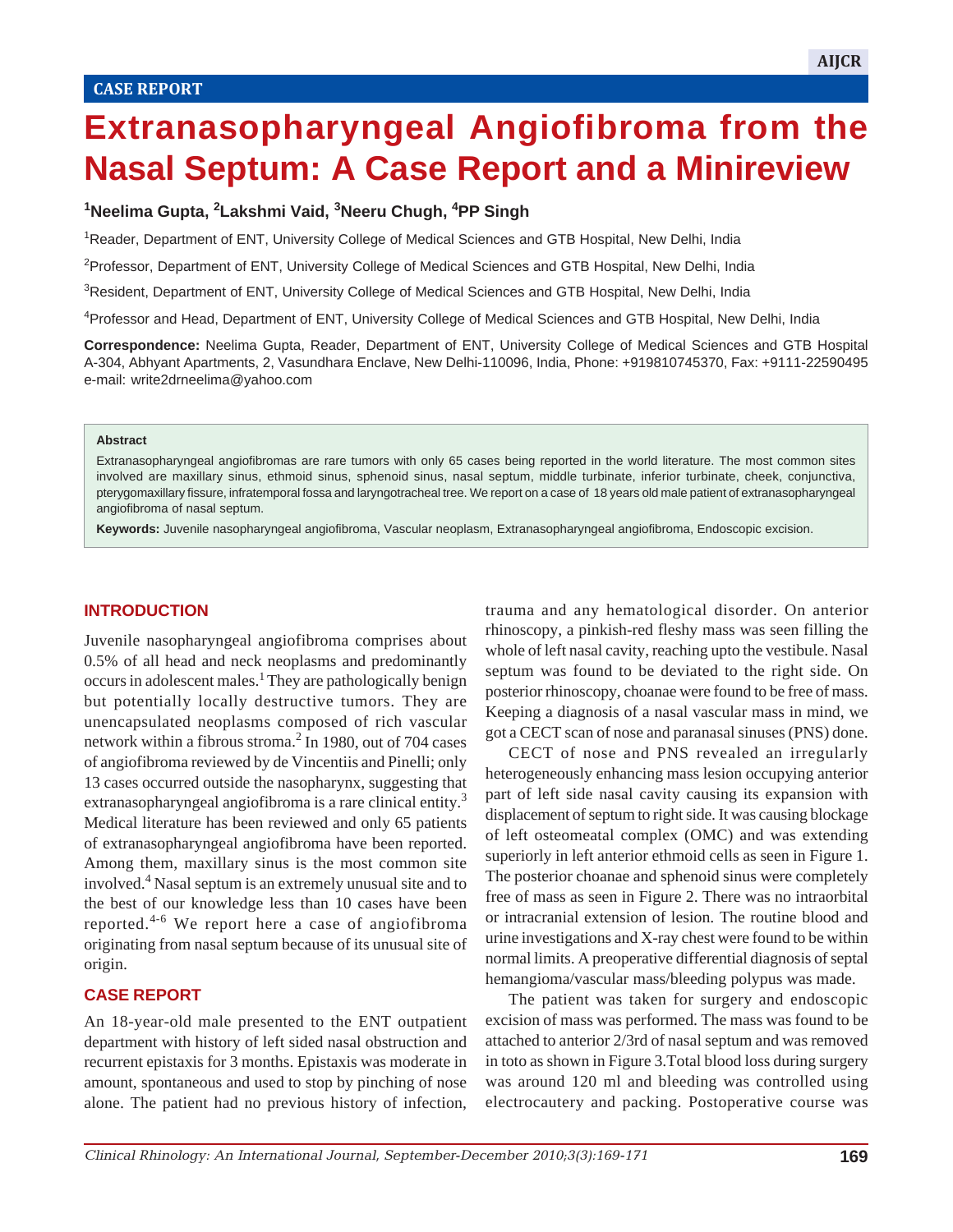

**Fig. 1:** CECT scan coronal cut showing mass in the nasal cavity blocking left OMC



**Fig. 2:** CECT scan axial cut showing mass in left nasal cavity with free posterior choanae



**Fig. 3:** Photograph of specimen

uneventful. Histopathology of the mass revealed ulcerated angiofibroma. There has been no recurrence in the followup of one year.

## **DISCUSSION**

Juvenile nasopharyngeal angiofibroma (JNA), a well-known clinical entity, is the most common benign neoplasm of nasopharynx. Other benign pathologies include adenoids, Thornwaldt and mucosal cysts, fibromyxomatous polyps, choanal polyps, fibromas, papillomas, osteomas and fibrous dysplasia. The most common symptoms are nasal obstruction and epistaxis occurring in more than 80% of patients.7

There are various theories of origin of angiofibroma. Ringertz (1938) suggested that it originated from periosteum of nasopharyngeal vault. Bensch and Ewing (1941) thought that it arose from embryonic fibrocartilage between basiocciput and basisphenoid, whereas Brunner (1942) suggested origin from conjoined pharyngobasilar and buccopharyngeal fascia.<sup>8</sup> The etiology of JNA is debatable but predilection for adolescent males suggests a relationship with sex hormones. Recent studies suggest that nasopharyngeal angiofibromas originate from the superior margin of sphenopalatine foramen, formed by trifurcation of palatine bone, horizontal ala of vomer, and the root of pterygoid process.7

Extranasopharyngeal angiofibroma (ENA) is a totally separate and a rare clinical entity. Recent review of medical literature revealed 65 cases of ENAs till date. Among them, the maxillary sinus is the most common site involved. Other sites being involved are: ethmoid sinus, sphenoid sinus, nasal septum, middle turbinate, inferior turbinate, cheek, conjunctiva, pterygomaxillary fissure, infratemporal fossa and laryngotracheal tree.<sup>4</sup>

As compared to JNA, ENAs occur at slightly older age, i.e. 2nd decade with mean age being reported as 22 years as compared to 17 years for JNA. ENAs have been reported to have a higher incidence in females.<sup>9</sup> The clinical features of ENA will depend on the site and extent of tumor. Tumor originating from nasal septum mostly presents with nasal obstruction and epistaxis.

Our present case of ENA originated from perpendicular plate of ethmoid bone. This may be because of presence of fascia basalis which is not present in the cartilaginous part of nasal septum.<sup>11</sup> Contrast enhanced CT scan helps to differentiate between JNA and ENAs as JNA produces strong and homogenous enhancement as compared to heterogeneous or even no enhancement by ENA due to its poor vascularity.8,10